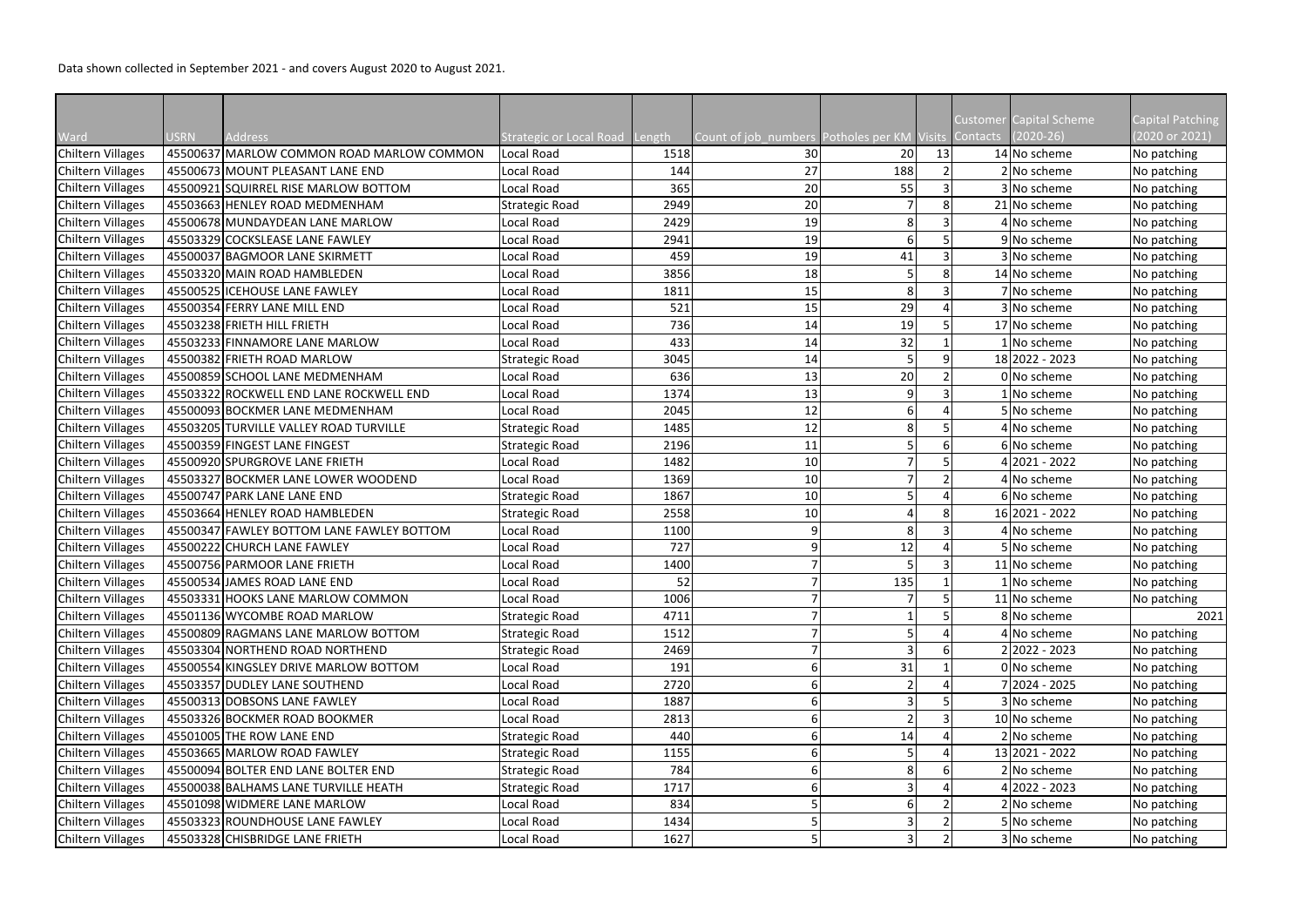| Chiltern Villages        | 45500073 BENHAMS LANE FAWLEY              | Local Road            | 2113 |    |  | 4 No scheme     | No patching |
|--------------------------|-------------------------------------------|-----------------------|------|----|--|-----------------|-------------|
| <b>Chiltern Villages</b> | 45500639 MARLOW ROAD LANE END             | Strategic Road        | 1277 |    |  | 1 No scheme     | No patching |
| Chiltern Villages        | 45500181 CHALKPIT LANE MARLOW             | <b>Strategic Road</b> | 1096 |    |  | 8 No scheme     | No patching |
| <b>Chiltern Villages</b> | 45503250 WOODEND HOUSE ROAD LOWER WOODEND | Local Road            | 665  |    |  | 0 No scheme     | No patching |
| Chiltern Villages        | 45504202 PARMOOR LANE HAMBLEDEN           | Local Road            | 136  | 29 |  | 1 No scheme     | No patching |
| <b>Chiltern Villages</b> | 45503301 MOOR END LANE FRIETH             | Local Road            | 1768 |    |  | 4 No scheme     | No patching |
| Chiltern Villages        | 45503319 LOWER WOODEND ROAD LOWER WOODEND | Local Road            | 2441 |    |  | 5 No scheme     | No patching |
| <b>Chiltern Villages</b> | 45500412 GRAYS LANE IBSTONE               | Local Road            | 1346 |    |  | 1 No scheme     | No patching |
| <b>Chiltern Villages</b> | 45503450 BOVINGDON GREEN MARLOW           | Local Road            | 330  | 12 |  | 4 No scheme     | No patching |
| <b>Chiltern Villages</b> | 45501097 WIDDENTON VIEW LANE END          | <b>Strategic Road</b> | 322  | 12 |  | 0 No scheme     | No patching |
| Chiltern Villages        | 45500885 SKIRMETT ROAD HAMBLEDEN          | <b>Strategic Road</b> | 4755 |    |  | 3 2020 - 2021   | No patching |
| <b>Chiltern Villages</b> | 45503505 MOOREND COMMON FRIETH            | <b>Strategic Road</b> | 555  |    |  | 1 No scheme     | No patching |
| Chiltern Villages        | 45503293 MARLOW ROAD MARLOW               | <b>Strategic Road</b> | 3549 |    |  | 6 No scheme     | No patching |
| <b>Chiltern Villages</b> | 45503643 FINGEST LANE BOLTER END          | <b>Strategic Road</b> | 1065 |    |  | 0 No scheme     | No patching |
| Chiltern Villages        | 45500243 CLAY LANE HIGH WYCOMBE           | <b>Strategic Road</b> | 987  |    |  | 2 No scheme     | No patching |
| Chiltern Villages        | 45503579 RECTORY HILL HAMBLEDEN           | Local Road            | 284  | 11 |  | $0 2021 - 2022$ | No patching |
| Chiltern Villages        | 45500687 NEW ROAD MARLOW BOTTOM           | Local Road            | 806  |    |  | 1 No scheme     | No patching |
| Chiltern Villages        | 45500566 LAMMAS WAY LANE END              | Local Road            | 98   | 31 |  | 1 No scheme     | No patching |
| Chiltern Villages        | 45500441 HARRIS ROAD LANE END             | Local Road            | 79   | 38 |  | 1 No scheme     | No patching |
| <b>Chiltern Villages</b> | 45503667 IBSTONE ROAD FINGEST             | <b>Strategic Road</b> | 707  |    |  | 3 2023 - 2024   | No patching |
| Chiltern Villages        | 45500228 CHURCH ROAD LANE END             | <b>Strategic Road</b> | 783  |    |  | 6 No scheme     | No patching |
| Chiltern Villages        | 45500540 JOHNSON ROAD LANE END            | Local Road            | 68   | 29 |  | 2 No scheme     | No patching |
| Chiltern Villages        | 45500492 HILL FARM ROAD MARLOW BOTTOM     | Local Road            | 658  |    |  | $0 2023 - 2024$ | No patching |
| <b>Chiltern Villages</b> | 45500326 ELLERY RISE FRIETH               | Local Road            | 137  | 15 |  | 1 No scheme     | No patching |
| Chiltern Villages        | 45500321 EDMONDS ROAD LANE END            | Local Road            | 217  |    |  | 2 No scheme     | No patching |
| Chiltern Villages        | 45503673 MARLOW ROAD CADMORE END          | <b>Strategic Road</b> | 2284 |    |  | 3 No scheme     | No patching |
| Chiltern Villages        | 45500636 MARLOW BOTTOM ROAD MARLOW BOTTOM | <b>Strategic Road</b> | 2631 |    |  | 10 No scheme    | No patching |
| <b>Chiltern Villages</b> | 45503578 FRIETH ROAD FRIETH               | <b>Strategic Road</b> | 3827 |    |  | 1 2022 - 2023   | No patching |
| Chiltern Villages        | 45503245 WESTFIELD MEDMENHAM              | Local Road            | 279  |    |  | 0 No scheme     | No patching |
| Chiltern Villages        | 45500872 SEYMOUR PLAIN MARLOW             | Local Road            | 572  |    |  | 0 No scheme     | No patching |
| <b>Chiltern Villages</b> | 45500765 PERRIN SPRINGS LANE FRIETH       | Local Road            | 123  |    |  | 1 No scheme     | No patching |
| Chiltern Villages        | 45500544 JUNIPER ROAD MARLOW BOTTOM       | Local Road            | 263  |    |  | 3 No scheme     | No patching |
| Chiltern Villages        | 45500529 INNINGS ROAD FRIETH              | Local Road            | 657  |    |  | 0 No scheme     | No patching |
| <b>Chiltern Villages</b> | 45500457 HAZEL CLOSE MARLOW BOTTOM        | Local Road            | 75   | 13 |  | 1 No scheme     | No patching |
| Chiltern Villages        | 45500353 FERRY LANE MEDMENHAM             | Local Road            | 772  |    |  | 0 No scheme     | No patching |
| Chiltern Villages        | 45503680 DROVERS LANE SOUTHEND            | Local Road            | 950  |    |  | 1 No scheme     | No patching |
| Chiltern Villages        | 45500287 CROCKMORE LANE FAWLEY            | Local Road            | 776  |    |  | 1 No scheme     | No patching |
| Chiltern Villages        | 45500256 COLSTROPE LANE COLSTROPE         | Local Road            | 1702 |    |  | 0 No scheme     | No patching |
| Chiltern Villages        | 45503650 CHEQUERS LANE FINGEST            | Local Road            | 1247 |    |  | 1 No scheme     | No patching |
| Chiltern Villages        | 45500173 CATER ROAD LANE END              | Local Road            | 162  |    |  | 0 No scheme     | No patching |
| Chiltern Villages        | 45503377 CADMORE END CADMORE END          | Local Road            | 398  |    |  | 0 No scheme     | No patching |
| <b>Chiltern Villages</b> | 45500139 BULLOCKS FARM LANE WHEELER END   | Local Road            | 1457 |    |  | 1 No scheme     | No patching |
| Chiltern Villages        | 45500066 BEECHTREE AVENUE MARLOW BOTTOM   | Local Road            | 464  |    |  | 2 No scheme     | No patching |
| Chiltern Villages        | 45500012 ANDREWS WAY MARLOW BOTTOM        | Local Road            | 296  |    |  | 0 No scheme     | No patching |
| Chiltern Villages        | 45503325 SKIRMETT ROAD SKIRMETT           | <b>Strategic Road</b> | 1022 |    |  | 2 No scheme     | No patching |
| <b>Chiltern Villages</b> | 45503270 IBSTONE ROAD IBSTONE             | <b>Strategic Road</b> | 3137 |    |  | 1 2023 - 2024   | 2020        |